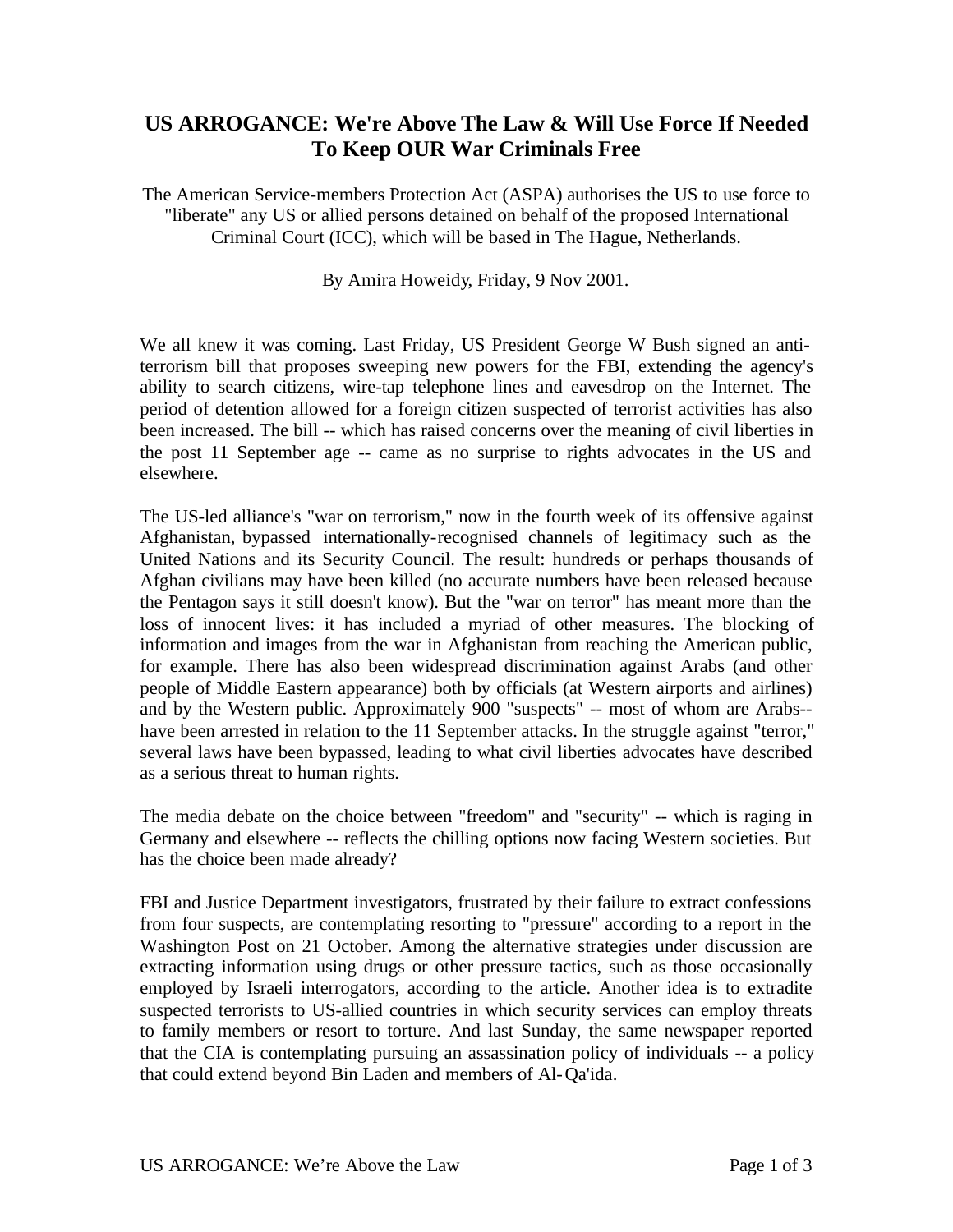Meanwhile, the US State Department -- taking advantage of the frenzy and confusion that followed the terrorist acts -- endorsed the American Service-members Protection Act (ASPA) on November 5. The legislation authorises the US to use force to "liberate" any US or allied persons detained on behalf of the proposed International Criminal Court (ICC), which will be based in The Hague, Netherlands. It also prohibits US military assistance to those states that ratify the ICC treaty except for NATO members and some major non-NATO allies.

The New York based Human Rights Watch described the new law as an attempt to undermine the establishment of a permanent war crimes court. "The United States is forging a global coalition against terrorism, and the State Department has just endorsed a bill that authorises an invasion of the Netherlands," said Richard Dicker, director of the International Justice Programme at HRW. "This makes no sense. It hardly seems like a good moment for the US to be threatening sanctions against dozens of countries simply because they want to bring to justice the perpetrators of crimes against humanity."

For many, it is difficult to find any sense in this new reality. The US Coalition's use of force, for example, appears to be contrary to established international law.

This is the case according to William Schabas, director of the Irish Centre for Human Rights. "The use of force is prohibited by the United Nations Charter (art. 2 (4)), except in two circumstances: self defence (art. 51) and Security Council action under Chapter VII (art. 42)," says Schabas. "It does not allow the use of force for the purpose of "retaliation." Schabas told Al- Ahram Weekly that "the US-led alliance seems to find support for its action by invoking the right of self-defence rather than the right to retaliate. This is a broad and exaggerated interpretation of the right of self-defence."

Normally, he argued, a person (or a state) acting in genuine self-defence is very clear in explaining and justifying its behaviour on this basis. "But the US and UK, with their talk of retaliation, reprisal, 'bringing terrorists to justice' and so on, invoke grounds that are not really compatible with the concept of self-defence."

Schabas acknowledged that the US does enjoy self-defence rights but pointed out that its actions must be conditioned by "proportionality" and by what is necessary to protect itself from attack. In his words, "the US seems to be taking a view that in the name of the war on terrorism it has the right to attack (or 'counterattack') any country it suspects of being insufficiently unsympathetic to terrorism. In effect, this is the legal window dressing of the pax Americana, a justification to attack any country that the US doesn't like, and at any time." To Schabas, one of the unfortunate consequences of all of this is the "marginalisation of the United Nations, which should in fact be taking the lead according to its noble role under the UN Charter." Perhaps it was with this super-power mentality in mind that the US Congress adopted the anti- terrorism bill. According to the American Civil Liberties Union Freedom Network (ACLU), "the bill was adopted in near record time with only one public hearing and little debate."